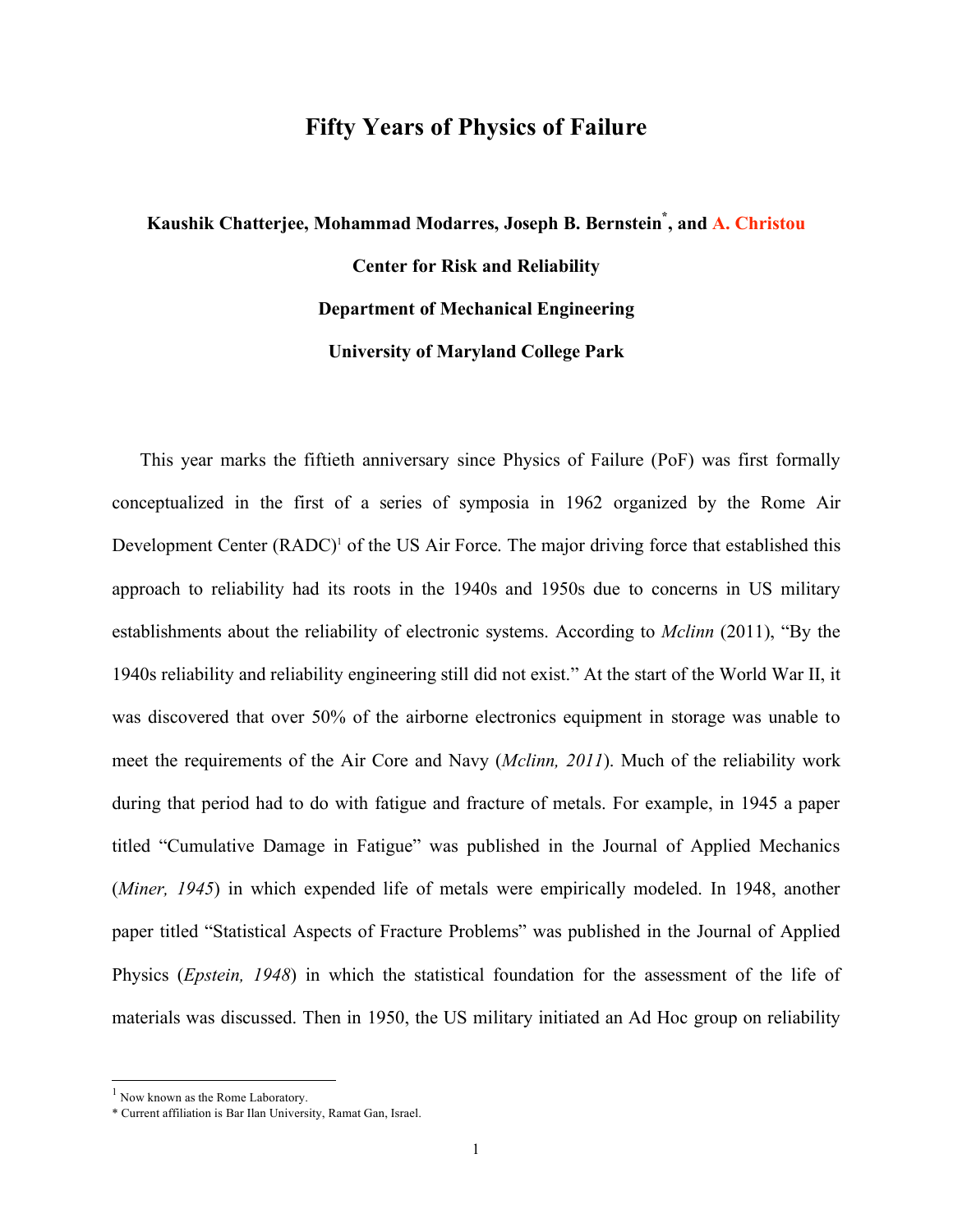of electronic equipment, which stated that for improving part reliability it is essential to develop better parts, establish quantitative reliability requirements for parts, and collect field failure data to determine the root cause of problems (*Ebel, 1998*). Several conferences began in the 1950s to focus on various reliability topics. One conference that warrants special mention is the Holm Conference on Electrical Contacts, which was started in 1955 emphasizing reliability physics. This conference established itself over the years as the primary source of reliability physics information on connectors.

Between 1955 and 1963, Waloddi Weibull produced several publications related to fatigue and creep mechanisms and derived the Weibull distribution on the basis of the weakest link model of failures in materials. For example, in 1959 Weibull produced a report for the US Military titled "Statistical Evaluation of Data from Fatigue and Creep Rupture Tests: Fundamental Concepts and General Methods" (*Weibull, 1959*) in which methods for evaluating fatigue failure data were discussed. In 1961, Weibull published a book on materials and fatigue testing while working as a consultant for the US Air Force Materials Laboratory (*Weibull, 1961*).

Having exposed to the mechanistic-based life models developed to assess fatigue and fracture caused failures, in 1961 RADC introduced a PoF program to address the growing complexity of military equipment and consequently higher number of failures observed using the underlying failure mechanisms. In 1962, researchers from Bell Labs published a paper on "High Stress Aging to Failure of Semiconductor Devices" that justified using of the Kinetic Theory as a basis for assessment of temperature-induced aging of semiconductor devices, and proposed the Arrhenius model to estimate life (*Dodson & Howard, 1961*). Based on these developments, the RADC and Armour Research Foundation of Illinois Institute of Technology (now IIT Research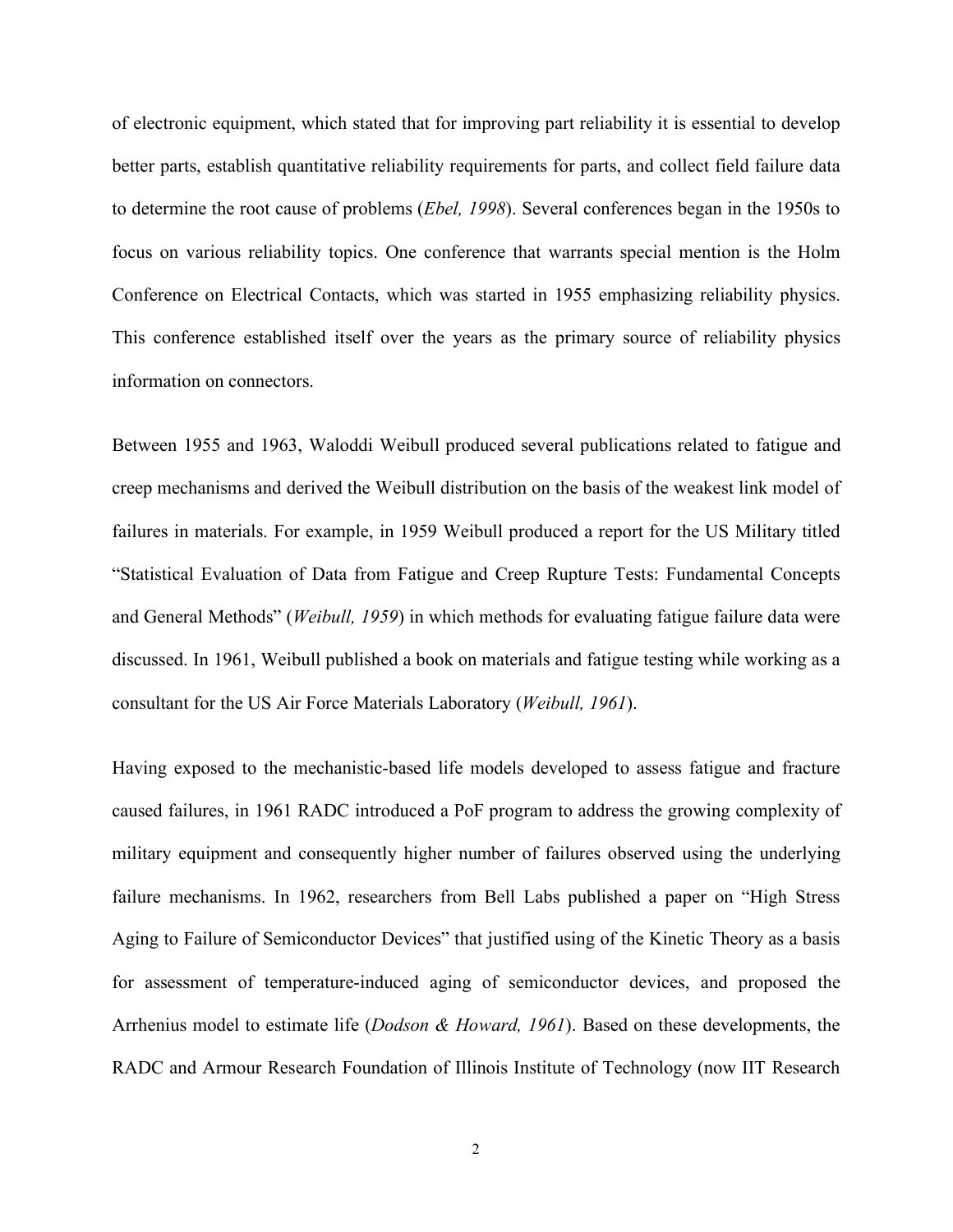Institute) organized the first PoF symposium in electronics in 1962. This symposium led the groundwork for future research and development activities related to PoF by RADC and several other organizations. Numerous original papers and ideas introducing and explaining the PoF concepts and methods were presented in these symposia.

In one of the original PoF paper presented in the first PoF symposium, *Vaccaro* (1962) opined that PoF should seek to relate the fundamental physical and chemical behavior of materials (i.e., failure mechanisms) to reliability parameters. This approach is based on the principle that to eliminate the occurrence of failures, it is essential to eliminate their root causes, and to do that one must understand the physics of the underlying failure mechanisms involved. *Davis* (1962) described the need for identifying probable failure mechanisms by which components fail as a function of time, environmental and operating stresses, as well as developing mathematical models to represent these mechanisms in order to meet reliability requirements of components. Various companies and universities conducting research on failure mechanisms were active participants. These included Raytheon, Syracuse University, and Motorola. Although PoF was key to improving design and reliability of components, higher costs in terms of facilities and manpower was identified as the critical impediment for using PoF at that time (*Ryerson, 1962*). The various key elements of PoF approach such as, identification of failure mode, mechanism, and cause were defined for the first time in this symposium (*Zierdt, 1962; Earles & Eddins, 1962*). *Levinson and Pohl* (1962) stated that change in performance of a component or material with time occurs as a result of natural processes that can be described by well-known laws. A thorough analysis of these laws as applied to a device, and its operating environment, can yield a mathematical relation for the failure rate as a function of the stresses to which that the device would be subjected.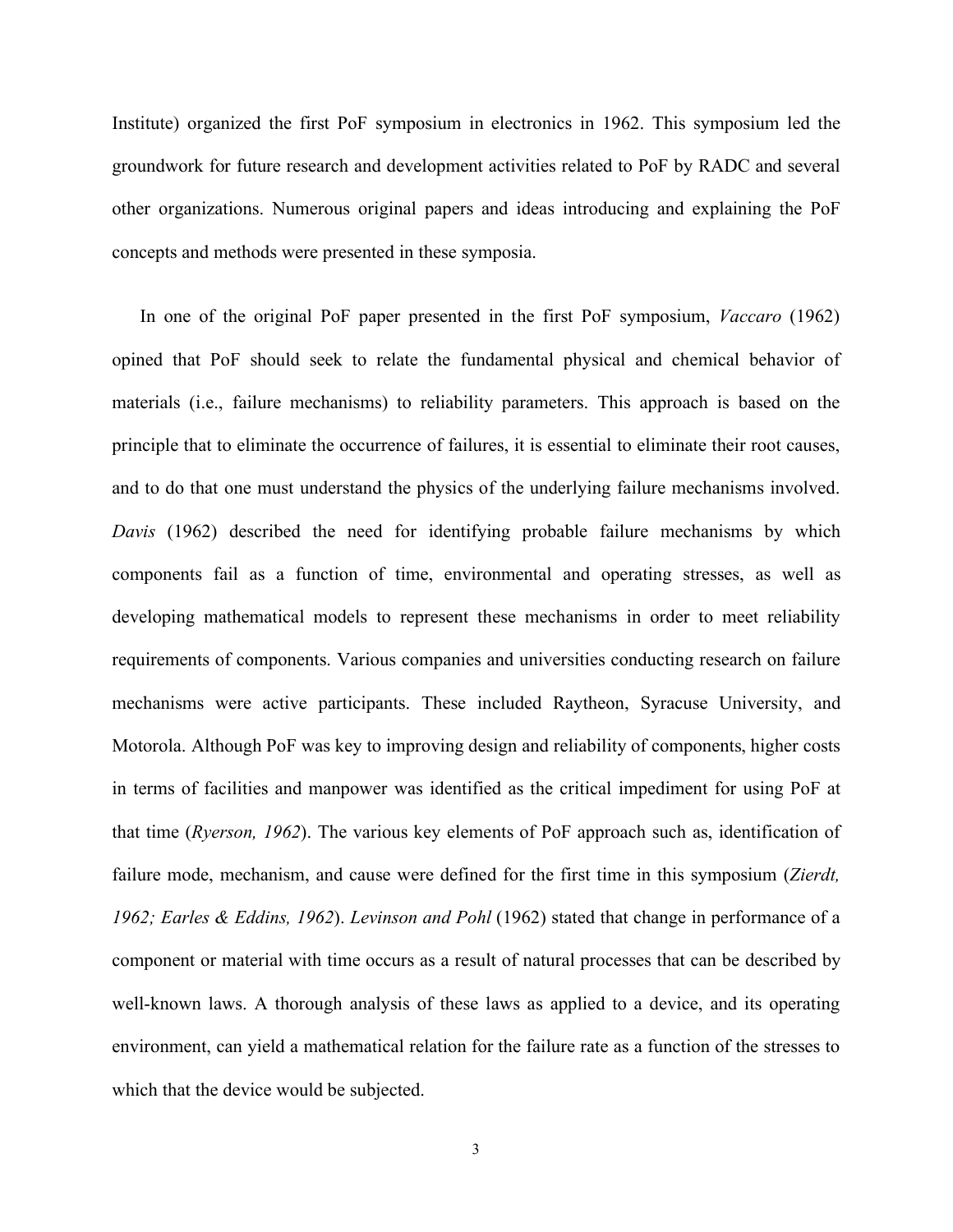Due to the success of the first symposium in 1962, four PoF symposia were held in subsequent years (until 1966) with many more papers describing concepts related to PoF. For example, *Tamburrino* (1963) provided key points about the requirements of a reliability physics program, e.g., materials, measurement techniques, and failure mechanisms. The need for part vendors to be kept abreast of available knowledge and understanding in failure physics was identified. It was stated that any changes in pre-established part processing or fabrication can potentially be a key factor in inducing new failure mechanisms, and should be closely coordinated with reliability engineers. *Bretts, Kozol and Lampert* (1963) provided accelerated tests results for resistors, which they correlated with physical degradation models to estimate time to failure. PoF was identified as an essential step in planning accelerated tests as well as evaluating them.

In third PoF symposium, *Ingram* (1964) described performance characteristics and failure mechanisms of a device in probabilistic terms. He suggested, "Environmental and stress conditions applicable to the device, and its performance and strength characteristics, are expressed in the form of multidimensional probability distributions. By joint evaluation of these probability distributions, a quantitative estimate of the reliability of the device can be obtained." *Beau* (1964) described methods for managing and assessing the role of the human elements in PoF. He described three classical causes of failure as: reliability limitation inherent in the design; reliability degradation caused by the factory process; and reliability degradation caused by the user. According to him, the factory operator, in form of poor workmanship or operator error, introduced the human element in reliability of devices. *Workman* (1964) described the failure analysis practices followed in Texas Instruments at that time, and the need for incorporating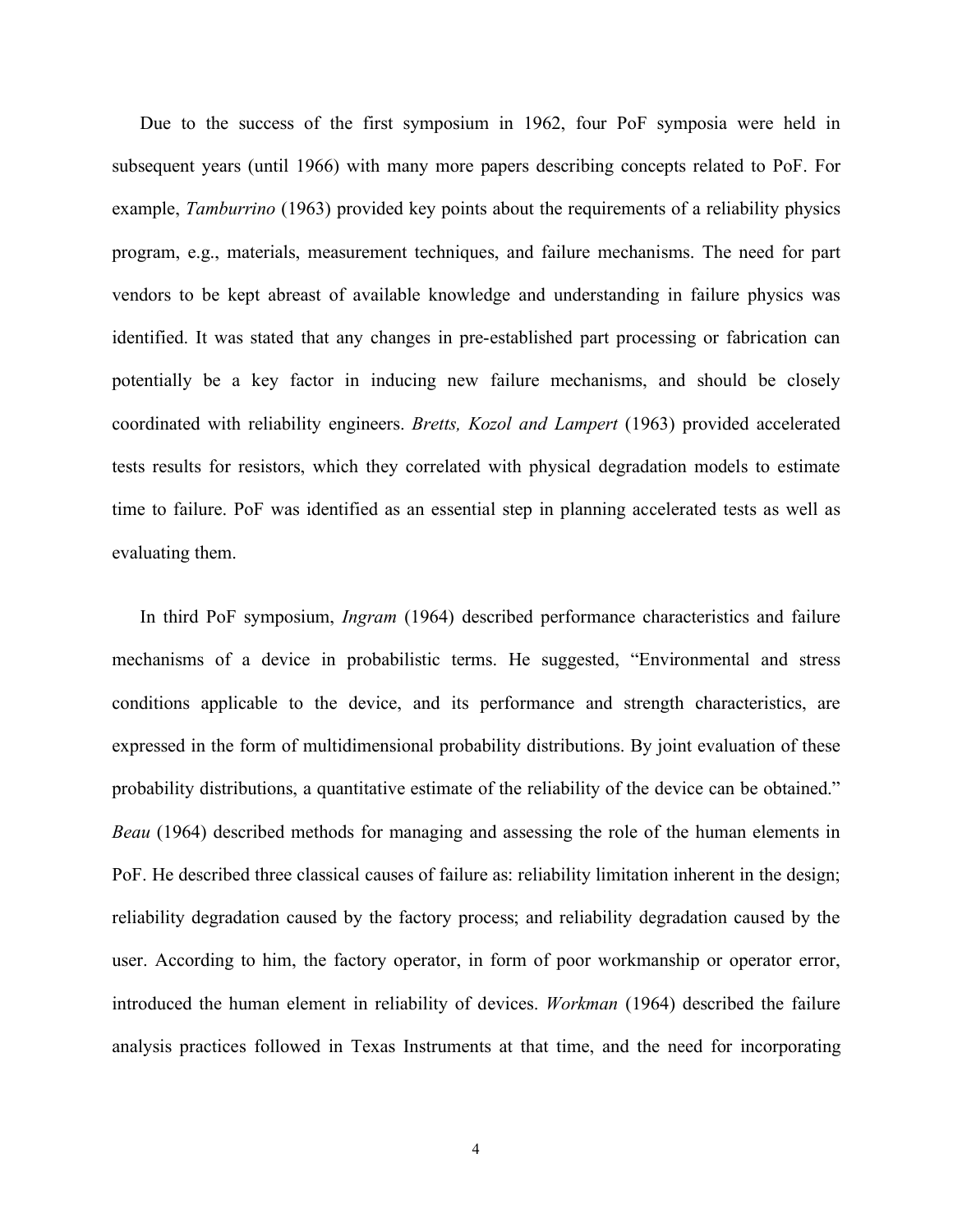information gained from failure analysis in new reliability test design, process control, and new device design.

*Shiomi* (1965) introduced a generalized cumulative degradation model for estimation and prediction of component life under successive different stress levels. *Partridge, Hall, and Hanley* (1965) described the need for qualification and engineering evaluations to select vendors who are capable of supplying reliable semiconductor parts. They further stated that qualification tests alone are insufficient to determine the ability of vendors, but production procurement data from screen and burn-in can provide sufficient vendor history. *Church and Roberts* (1965) presented different causes of failure of a component, such as due to accidental damage during manufacture, assembly, testing, storage, or failure in service due to operating conditions or failure of another component.

*Thomas* (1966) used basic concepts of dimensional analysis to make general examination of mathematical models, e.g., Eyring's equation. He opined that the concepts of signal, noise and dimensionless variable could be used to formulate mathematical models, physical laws, and probability distributions. *Schenck* (1966) presented two forms of progressive failure mechanisms of a commercial silicon diode, and studied them as a function of various stress and measurement variables. Several papers were also presented that proposed nondestructive inspection and screening procedures based on PoF which later formed the basis for prognosis and health management concepts. For example, *Gill and Workman* (1966) presented a reliability screening procedure (consisting of destructive tests and nondestructive inspections) based on identifying failure mechanisms resulting from high-stress tests and failure analysis. *Potter and Sawyer* (1966) presented an optical scanning-based nondestructive technique to study various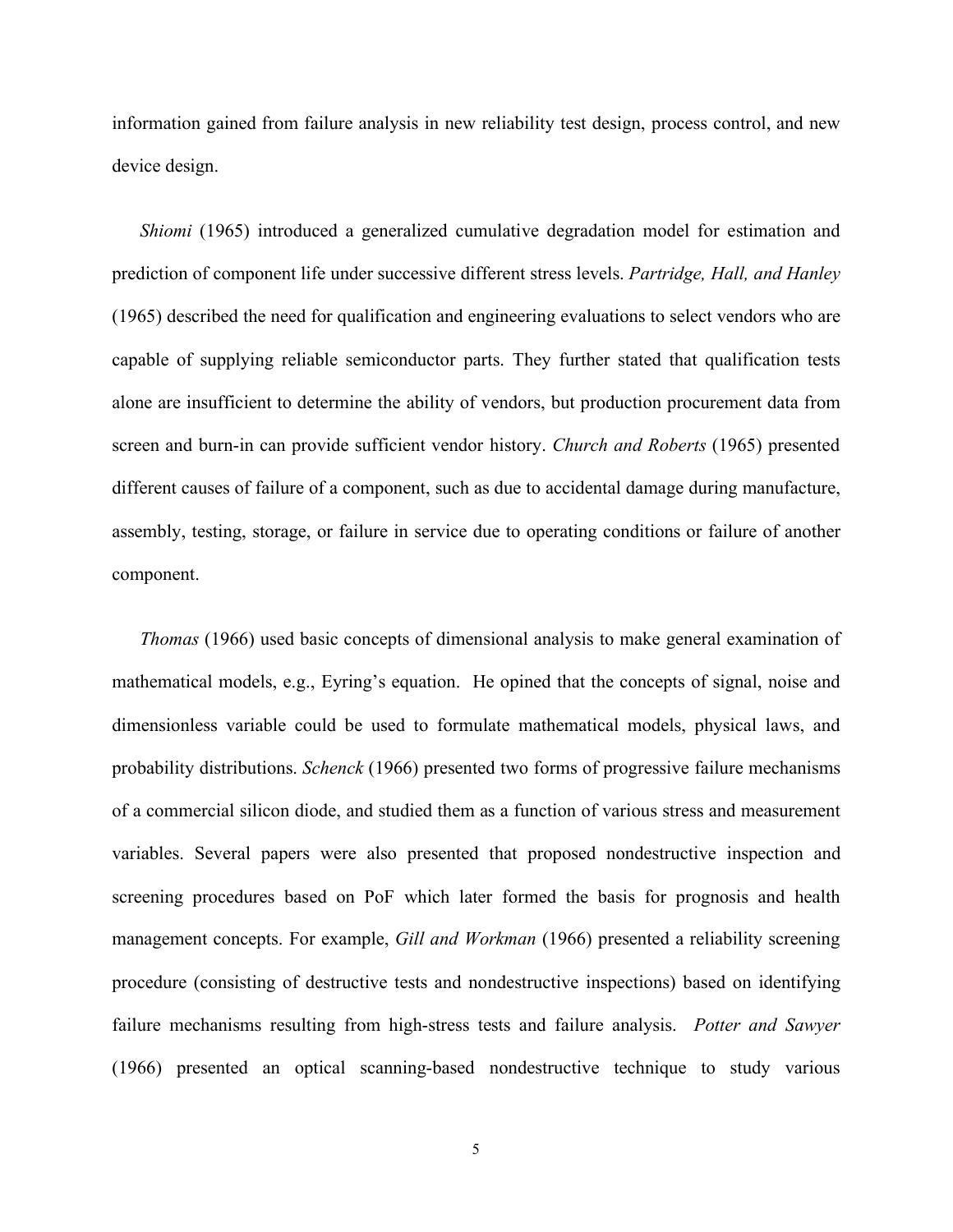semiconductor device phenomena and identify causes of anomalous device behavior in order to improve device reliability.

From 1967 onwards, IEEE sponsored the "Reliability Physics Symposium (IRPS)" that continues even today presenting wide ranges of PoF related research. For example, *Ryerson*  (1967) presented mathematical models for semiconductor diodes illustrating how failure mechanisms, part strengths, and application stresses interact and affect the failure rate of component parts. *Keen, Loewenstern, and Schnable* (1967) presented mechanisms of failure in ohmic and expanded contacts, including metal-semiconductor contacts and bonds to metallization in semiconductor devices. *Payne* (1967) presented a failure mechanism for barium titanate capacitors studying the PoF. *Frankel and Kinsolving* (1970) discussed the need of reliability testing of components for hostile environments, by first simulating field conditions and then developing accelerating laboratory conditions. *Hollingshead* (1970) introduced a technique for optimizing the selection of parts for system application by reliability and quality levels through systematizing the compilation and processing of necessary data. The comparative influence of performance parameters such as repair cost, storage time, and cost of failure were discussed. *Schwuttke* (1970) showed that peripheral yield loss in silicon wafers can be minimized whenever temperature gradients arising during cooling of a row of wafers are eliminated.

The IEEE IRPS continued to be organized through the 1970s and 1980s disseminating a plethora of knowledge on PoF. Several failure mechanisms and mathematical models were reported for a wide range of electronic components such as capacitors, semiconductors, resistors, and interconnects. In 1975, J.R. Black (1975) published his famous model for predicting electromigration time to failure, which continuous to be valid even at the present time.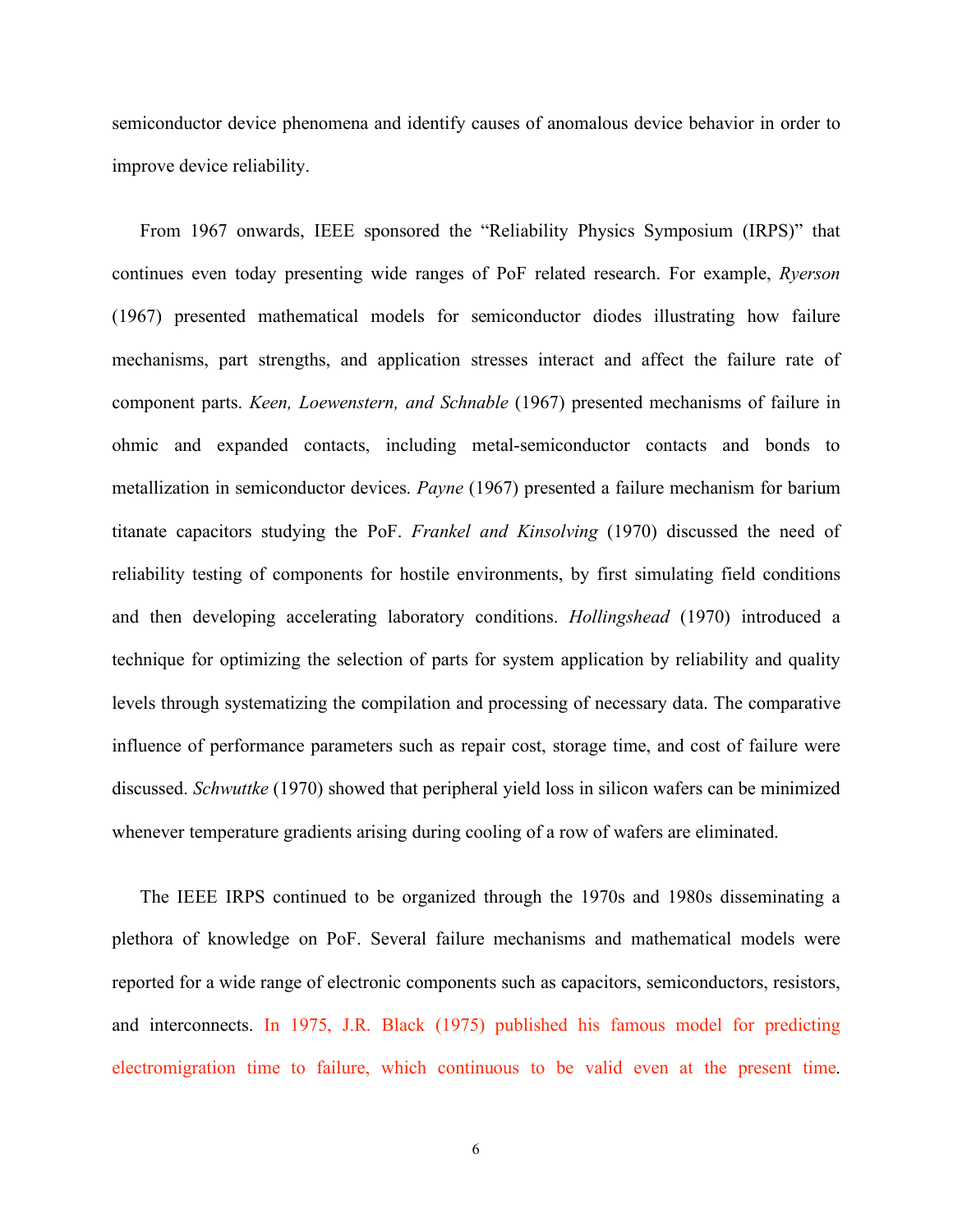Metallization, metallurgical effects and bonding dominated the key presentations and papers published by IRPS. Some examples of key papers published included the *Agarwala* publication of experimental results for electromigration failures in thin-film conductors, the *Brodeur* (1975) description of high temperature operating life testing as a measure of processes used in fabrication of semiconductor wafers. *Macpherson, Day, Weisenberger and Christou* (1975) introduced the concept of fast temperature cycling as a key agent of failure in transistor metallization. It is worthwhile to note that PoF of non-silicon devices was first introduced in 1975 through six papers in the area of microwave and electro-optic devices. In addition, for the first time in 1975, the applications of accelerated testing were introduced as a method for obtaining PoF data on devices and components.

By 1983, CMOS PoF issues began to dominate the entire microelectronics industry and hence IRPS concentrated to a very large extent on sessions based on semiconductor instabilities, CMOS latch up analysis and MOS failure mechanisms. As current densities increased and device linewidths decreased electromigration became the key issue in the PoF of device structures. J.R. Lloyd (1983) presented the initial analysis of electromigration effects in multilevel geometries. The Time Dependent Breakdown phenomena was first reported in 1985 at IRPS, through the first developed physical model of TDDB by Chen, Holland and Hu (1985)

GaAs Device Reliability became an important part of the conference by 1983, and the paper by Dumas etal (1983) on long term degradation of GaAs Power Mesfets continues to be an important source of data to the present. Also reported was the first concern with single event effects in GaAs MESFETS, by Anderson et al (1983). It is worthy to note that in 1985, the first HEMT Reliability investigation results was reported by Christou et al (1985) at IRPS. High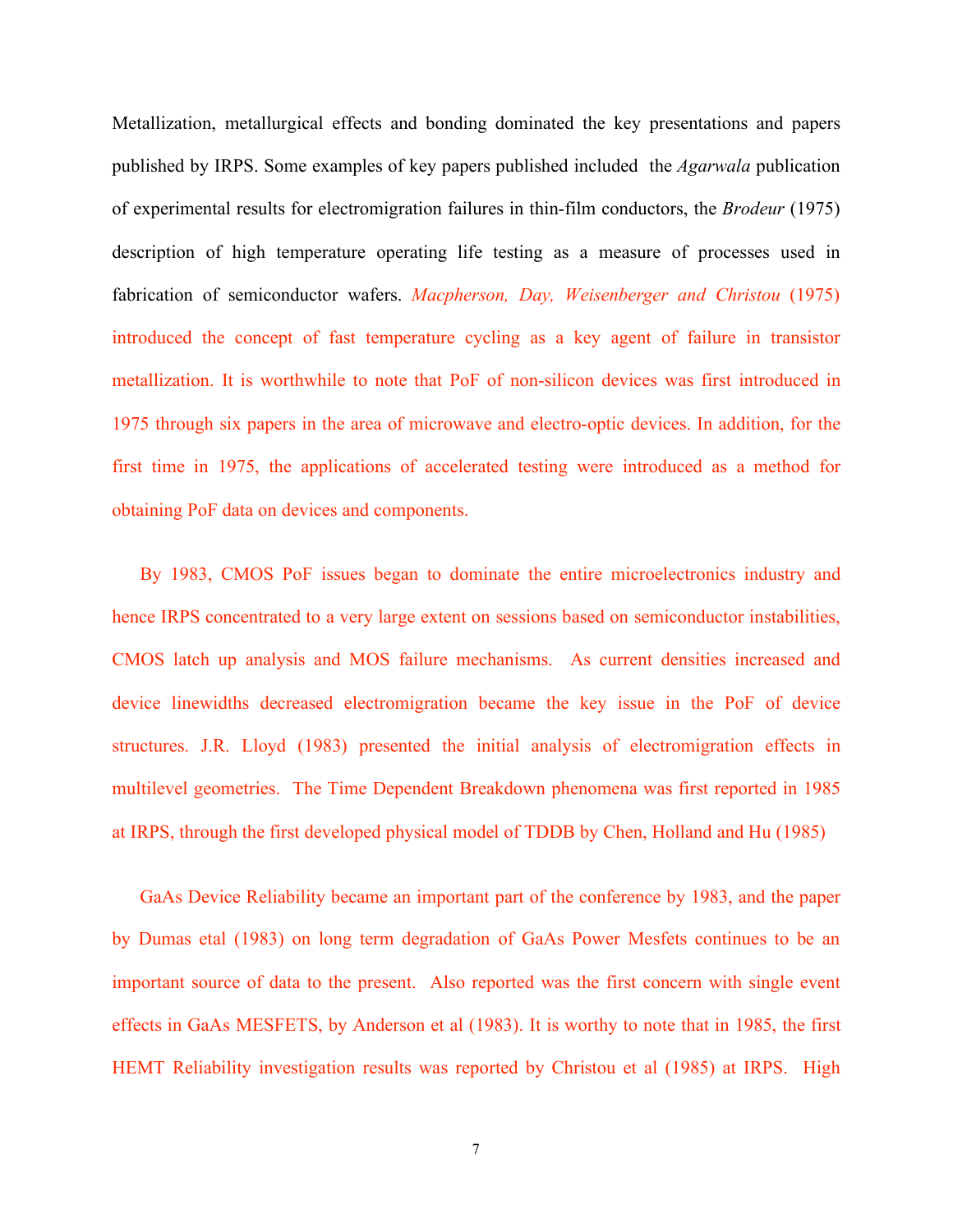Electron Transistors were the new devices which have since introduced a wide spectrum of new products such as GPS and mobile communications. The authors reported on the first observation of a diffusion controlled failure mechanism and also a susceptibility to alpha particle degradation.

*Crook* (1979) presented a model for time dependent dielectric breakdown of semiconductors as a function of operational and environmental conditions, as well as the device physical parameters. *Hieber and Pape* (1984) presented a creep-rupture equation that calculates time to rupture as a function of applied mechanical load and temperature. *Conrad, Mielnik, Musolino* (1988) presented a methodology to monitor and predict early life reliability failure mechanisms. The PoF investigations expanded rapidly and addressed new mechanisms such as the PoF of moisture related mechanisms, packaging and assembly as well as compound semiconductor devices. In 1979, *Vasofsky* published his seminal paper on water vapor sorption, followed by *Anderson, Christou and Sleger* (1979) on ionic-contamination-humidity effects. These were the first publications on the mechanism now known as MGRS (Migrative Resistive Shorts).

The 1990s also resulted in a major change in the assessment of the Pof F of microelectronics due to reduced failure rate requirements as well as the increased use of simulation to estimate reliability. The industry now sees the market pressures as drivers toward improvements in reliability. Reliability trends now parallel technology trends, and concepts of design-in reliability and total quality improvement prevail as reported by Chatterjee, Hunter, Amerasekera et al (1995). The end of the 1990s saw a new reliability challenge being addressed by the P of F community: The mechanisms related to new materials in a new millennium of Moore's law. The first investigations on MEMs reliability appeared, and the first experiments on failure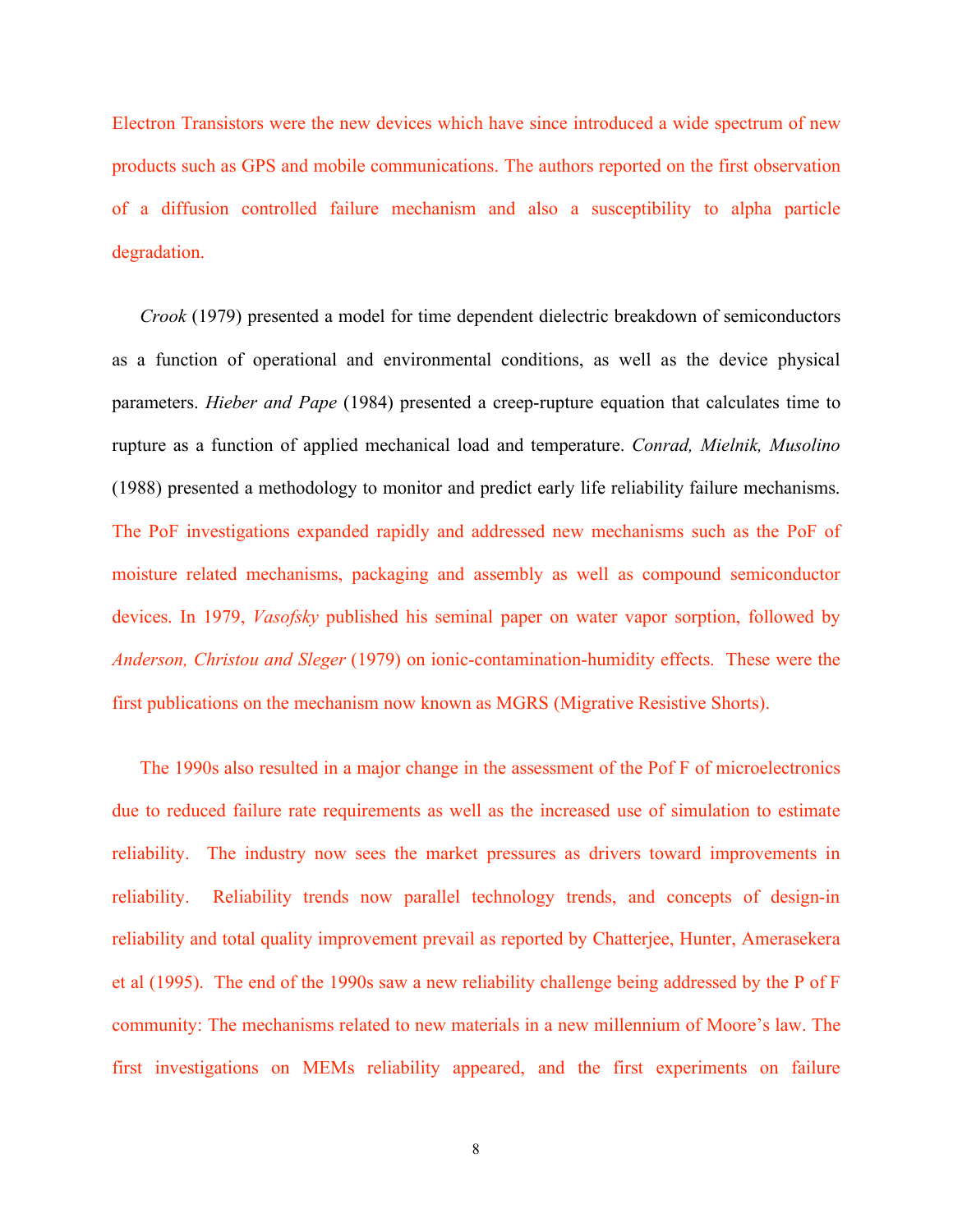mechanisms of RF MEMs were reported at IRPS by Douglass (1998). This marked a departure for IRPS which previously emphasized P of F of devices and components from established manufacturing lines. The new approach for the reliability engineer is to work upstream, and identify failure mechanisms as early in the development cycle as possible.

By the late 1980s and early 1990s, several publications on PoF related research outside of the IEEE *Reliability Physics Symposium* also appeared. For example, *Pecht, Dasgupta, Barker, and Leonard* (1990) advocated use of PoF approach for reliability assessment as opposed to the part count technique. *Dasgupta and Pecht* (1991) presented material failure mechanism and damage models. *Engel* (1993) presented failure models for mechanical wear modes and mechanisms. *Modarres* (1993) distinguished between deterministic and probabilistic treatment of failures, and discussed probabilistic methods for quantifying and propagating uncertainties in physical models and engineering systems. *Cushing, Mortin, Stadterman and Malhotra* (1993) of US Army Materiel Systems Analysis Activity (AMSAA) Physics-of-Failure office, Aberdeen Proving Ground, Maryland compared empirically-based reliability prediction approaches (e.g., MIL-HDBK-217) with the PoF approach. They identified several limitations of using the MIL-HDBK-217, which could be addressed by using the PoF approach.

The 1990s also saw the publication of key radiation damage effects in microelectronics. The industry was now recognizing that cosmic ray effects inducing failure is a key issue in current and future generation of DRAMs. Cosmic rays as a significant source of soft errors in DRAMs and other devices was published as early as 1979. The work presented at IRPS showed clearly, for the first time that high energy neutrons produced by cosmic rays can be a major contributor to system soft error rate effects. In an elegant set of experiments, McKee et al (1996) was able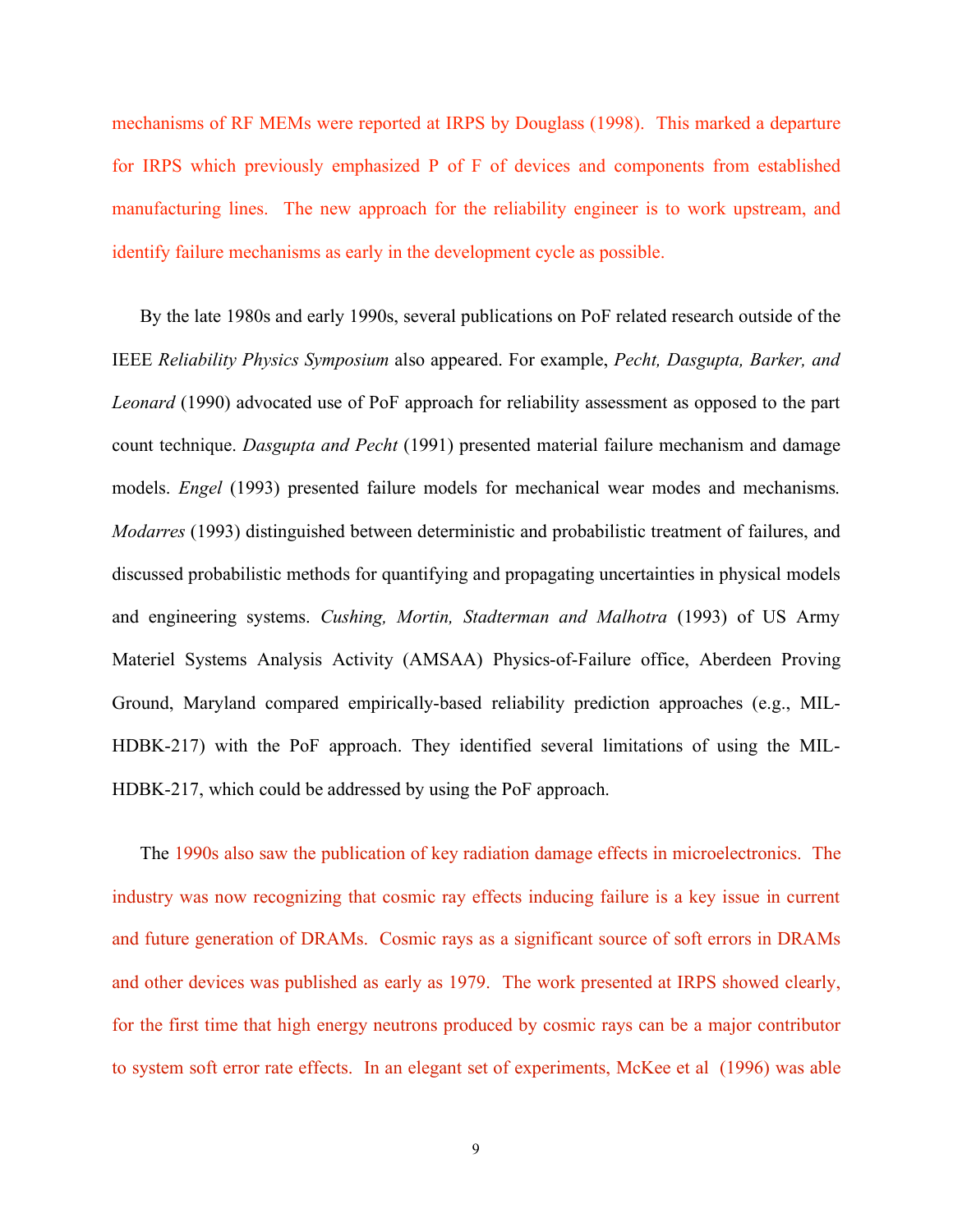to measure the dependencies on cosmic ray neutron flux. During the 1990s, significant advances in characterization techniques were also important, as we see the convergence of characterization physics with complex mechanism analysis.

The 21<sup>st</sup> century has seen a new emphasis on technologies beyond CMOS. The demand for faster and lower power continues to grow and has put new pressure of refining the P of F approach. Development of SOI, and SOI related structures, as well as SiGe based bipolar transistors and passive RF elements has generated a new set of reliability problems which can only be solved through the P of F approach. The technological challenges have become formidable, but the new opportunity enabled by these technologies is now the new incentive driving reliability. The  $21<sup>st</sup>$  century has thus seen the rapid development of statistical models to describle multiple failure such as the work of Fischer et al (2000) in the report on statistical models for bimodal electromigration failures. Other models have been reported by the researchers at the University of Maryland CALCE Center for Electronic Packaging. We now see the reporting of novel transistor findings such as those related to NBTI-induced interface states and hot carrier effects in novel gate dielectrics. The threshold voltage shift in p-FETs caused by negative bias temperature instability has emerged as one of the most serious reliability limitations of modern ULSI technology. This failure mechanism has become significant for newer technologies which operate at lower supply voltages (Stathis, LaRosa and Chou, 2004). Just as important however are the instabilities present with the new GaN HFET technologies due to interface traps as reported by Christou et al (2009).

Although several publications related to the PoF continued to be published through the 1990s and 2000s, a trend towards probabilistic consideration of PoF was also observed from the late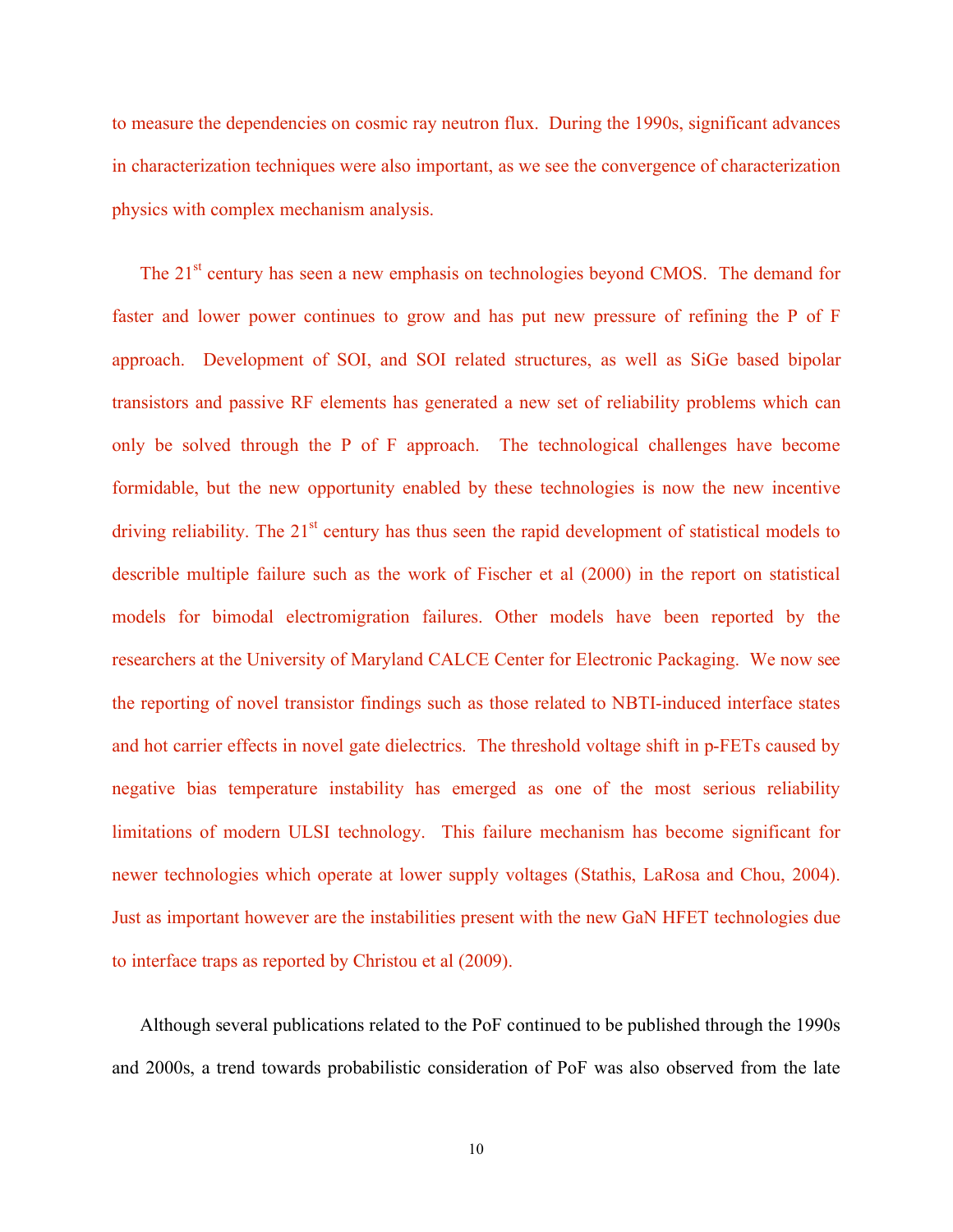1990s. *Modarres, Kaminskiy, and Krivtsov* (1999) stated that prediction of failures is inherently a probabilistic problem due to uncertainties associated with failure-inducing agents that can result due to changes in environmental, operating, and use conditions; as well as uncertainties in PoF models and their parameters. The earliest effort in probabilistic consideration of PoF was by *Haggag, McMahon, Hess, Cheng, Lee and Lyding* (2000), who presented a probabilistic physicsof-failure (PPoF) approach to reliability assurance of high-performance chips by considering common defect activation energy distribution. *Hall and Strutt* (2003) presented PPoF models for component reliabilities by considering parameter and model uncertainties. *Azarkhail and Modarres* (2007) presented a Bayesian framework for uncertainty management in physics-based reliability models. *Matik and Sruk* (2008) highlighted the need for PoF to be probabilistic in order to consider variations of variables involved in processes contributing to the occurrence of failures. *Chamerlain, Chookah, and Modarres* (2009) presented a PPoF model for reliability assessment of gas cylinders, incorporating uncertainties associated with manufacturing process, material properties, and inspection methodology. *Chatterjee and Modarres* (2011) presented a PPoF approach for estimating steam generator tube rupture frequency considering the PoF and various uncertainties associated with environmental conditions, geometrical and material properties, PoF models, and model parameters.

Although the discussion on PoF has been presented chronologically in this article, an important milestone has been the publication of the PoF handbook for microelectronic systems in 2008 (*Salemi and Bernstein, 2008*). The handbook was the first of its kind that presented an approach for microelectronic system reliability assessment and qualification based on PoF. Another important activity currently underway is the development of a Web Accessible Repository of Physics-Based Models (WARP) under the aegis of the Reliability Information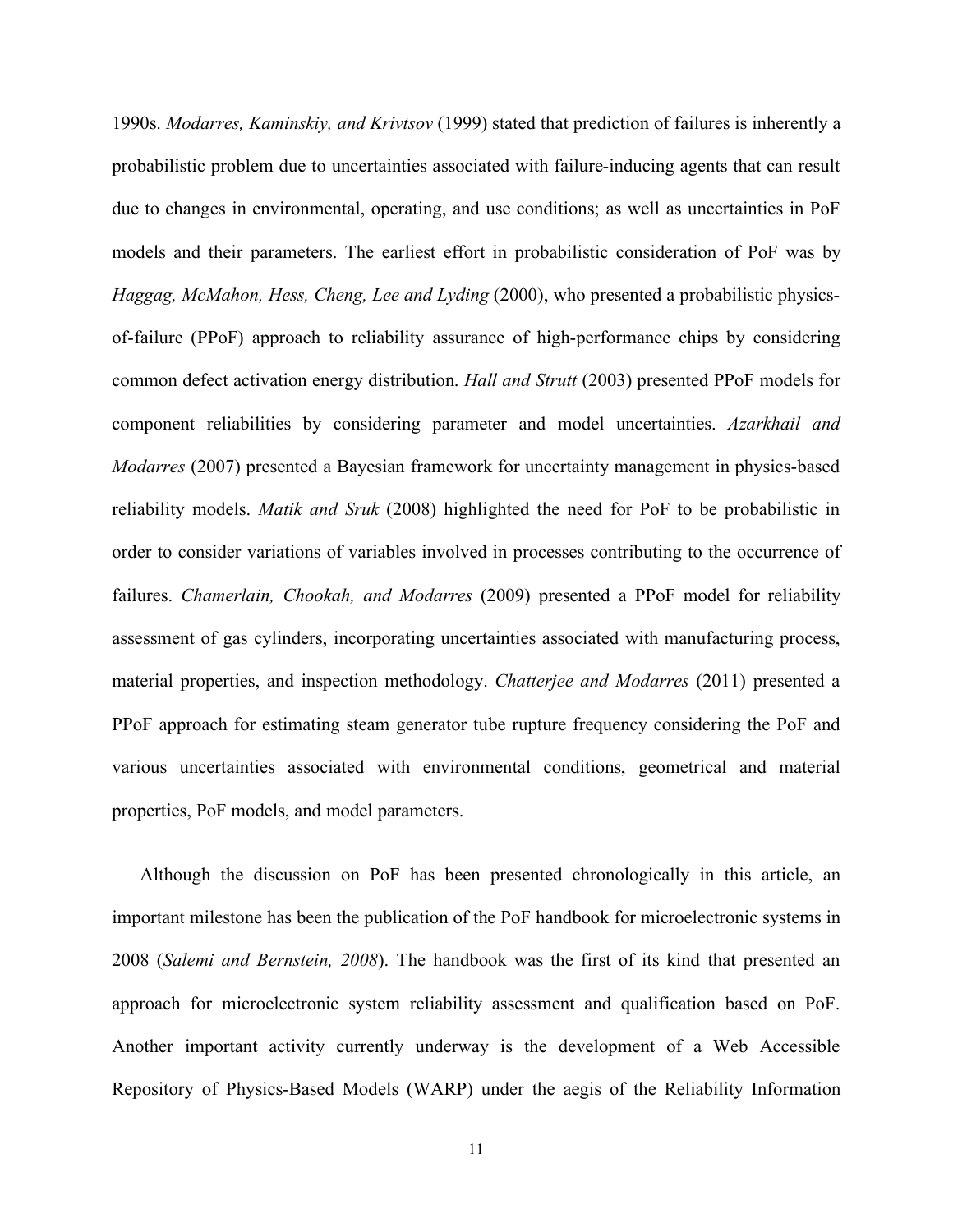Analysis Center  $(RIAC)^2$ . The objective of the WARP<sup>3</sup> is to collect and analyze the characteristics of the PoF models for electronic, electromechanical and mechanical components in order to provide a centralized web-based repository accessible to researchers and engineers.

As we celebrate the fifty years of the PoF, RADC deserves a special gratitude including its chief and founder Joseph J. Naresky under whose leadership the PoF was first formally conceptualized and the symposium on "Physics of Failure in Electronics" organized in 1962 with considerable efforts by RADC's Joseph Vaccaro. It is remarkable to see that many of the original ideas introduced in these symposia made the most significant impact on the understanding of failures in electronics and offered enduring models to estimate life characteristics. As was observed for the first time in the 1962 symposium, the PoF approach encompasses multiple disciplines such as reliability engineering, physics, metallurgy, and mathematical statistics and probability. The symposia of the 1960s provided PoF approaches for non-destructive test methods and for improving and predicting component reliability with limited resort to mass test data. While PoF analysis is complex, costly to apply, and limited for assessing the entire system; it provides the strongest characterization of reliability of components, structures and systems. The fact, that PoF as an approach for reliable product development has gained wide acceptance today in the commercial sector (e.g., Microsoft) as well as in several countries (e.g., Japan, Singapore, and Taiwan), is a tribute to its strong foundation established fifty years ago.

## **References:**

Agarwala, B.N., "Electromigration failures in Au thin-film conductors", *Proceedings of 13th Annual Reliability Physics Symposium,* pp: 107-112, 1975.

 $^{2}$  http://www.theriac.org

 $3 \text{ The authors of this article, Chatterjee and Modarres are directly involved in the development of the WARP.}$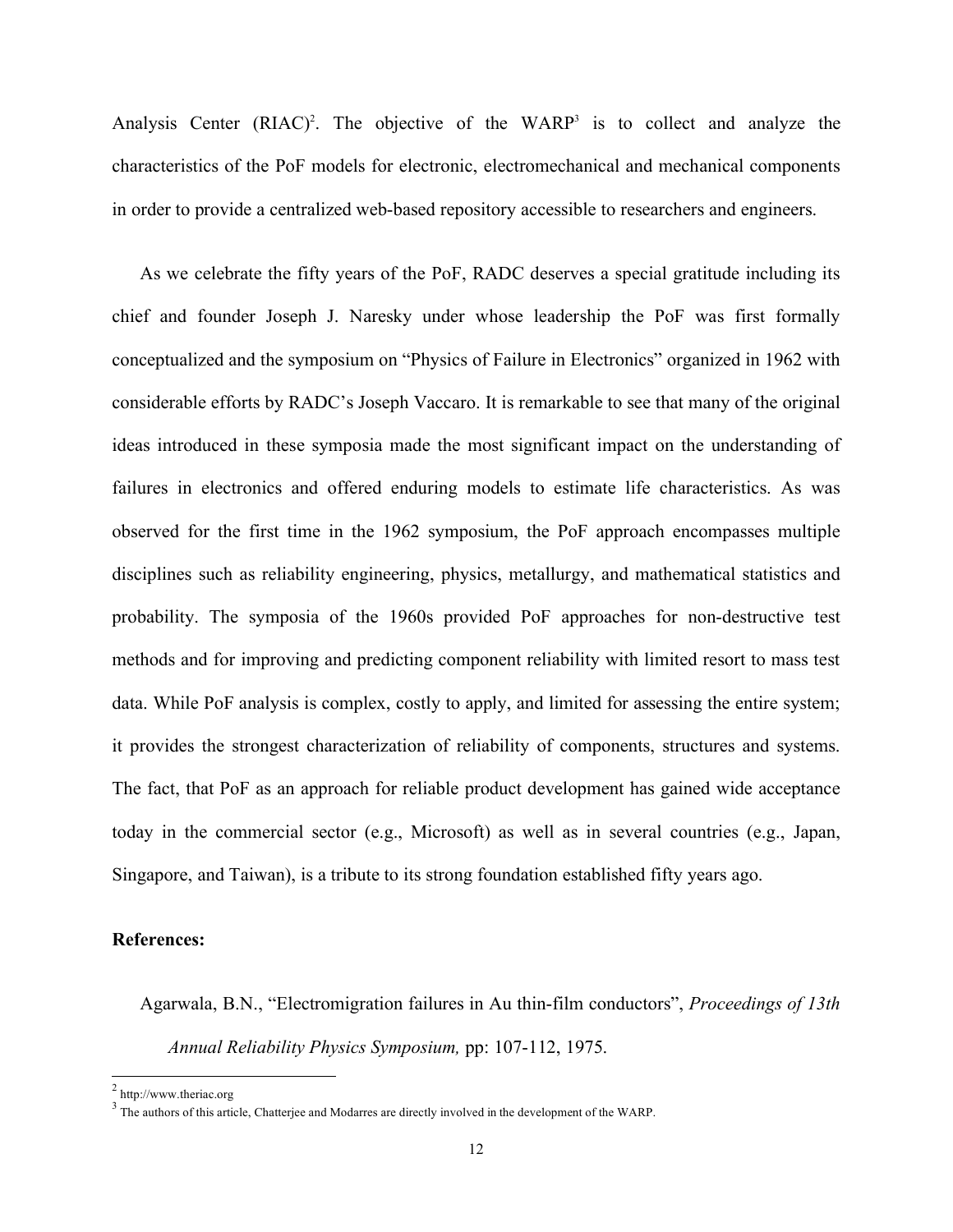- Anderson, W.T., Christou, A. and Sleger, K.J., "Ionic Contamination Effects on GaAs FETs", *Proceedings of 17<sup>th</sup> Annual Proceedings in Reliability Physics*," pp: 127-132, 1979.
- Anderson,W.T., Binari, S.C., "Radiation Effects in GaAs Devices and ICs", in Proceedings of 21st Annual Proceedings of Reliability Physics, pp:316-320, 1983.
- Azarkhail, M., and Modarres, M., "A Novel Bayesian Framework for Uncertainty Management in Physics-Based Reliability Models", *Proceedings of the ASME International Mechanical Engineering Congress and Exposition*, November 11-15, 2007, Seattle, WA.
- Beau, J.F., "Management of the human element in the physics of failure", *Proceedings of Third Annual Symposium on the Physics of Failure in Electronics,* pp: 264-279, 1964.
- Black, J.R. "Physics of Electromigration", Proceedings of Twelfth Annual Syposium on the Physics of Failure in Electronics",pp: 142-149, 1974.
- Bretts, G., Kozol, J., and Lampert, H., "Failure physics and accelerated testing", *Proceedings of First Annual Symposium on the Physics of Failure in Electronics*, pp: 189-207, September, 1963.
- Brodeur, J.E., "Process control by means of accelerated testing", *Proceedings of 13th Annual Reliability Physics Symposium,* pp: 255-256, 1975.
- Chamberlain, S., Chookah, M., and Modarres, M., "Development of a probabilistic mechanistic model for reliability assessment of gas cylinders in compressed natural gas vehicles," *Journal of Risk and Reliability*, Vol. 223, Issue 4, pp: 289-299, 2009.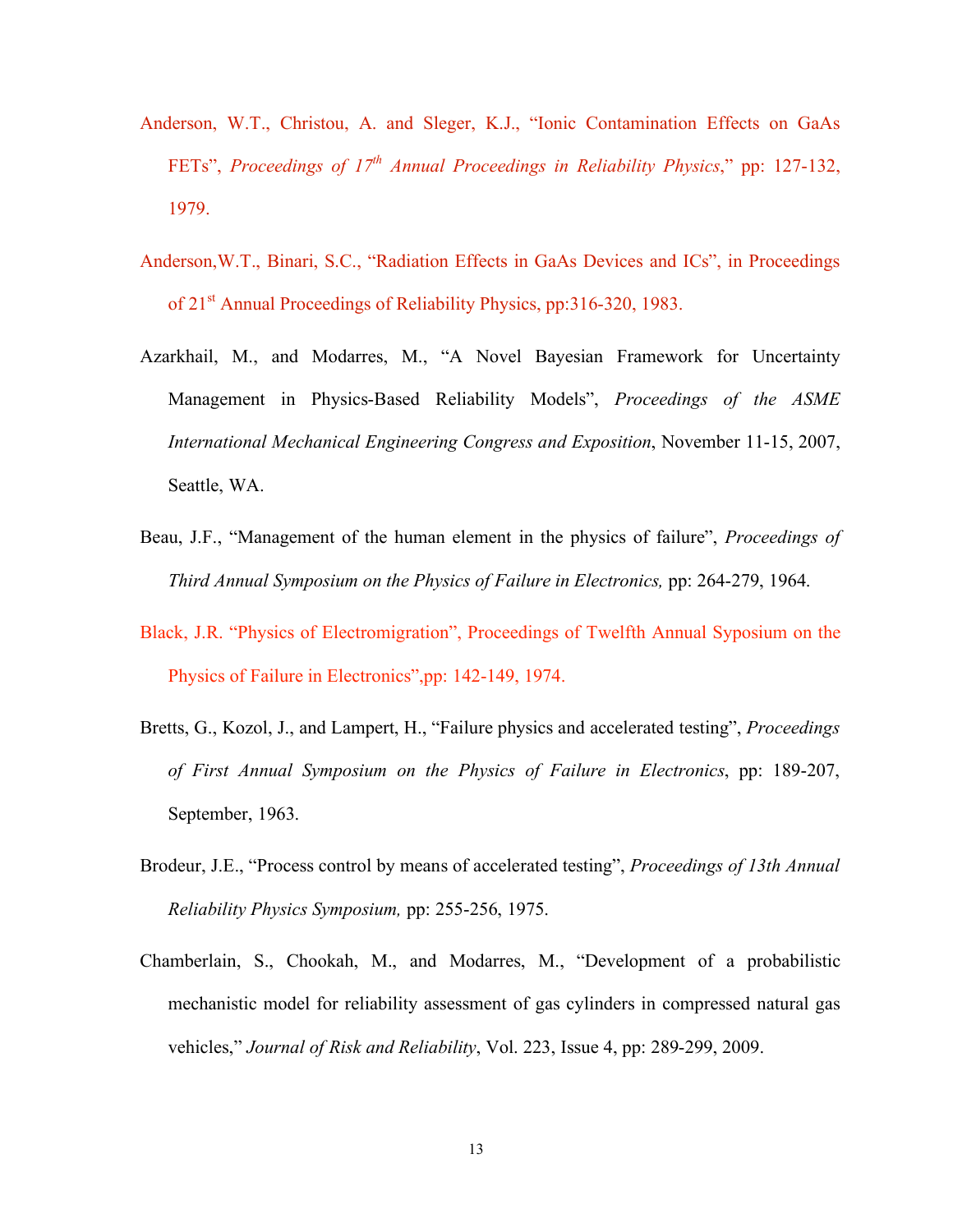- Chatterjee, K.P., Hunter, W.R., Amerasekera, A., Aur, S.,Duvvury, C., Nicollian, P.E.,Ting, L.M., and Yang, P., "Trends for Deep Submicron VLSI and Their Implications for Reliability," in 33rd Annual Proceedings of IRPS, pp. 1-11, 1995.
- Chatterjee, K., and Modarres, M., "A probabilistic physics-of-failure approach to prediction of steam generator tube rupture frequency," *Proceedings of the International Topical Meeting on Probabilistic Safety Assessment and Analysis*, March 13-17, 2011, Wilmington, NC.
- Chen, I.C., Holland, S. and Hu, C., in 23<sup>rd</sup> Annual Proceedings of Reliability Physics, pp: 24-31, 1985.
- Christou, A. Tseng, W., Peckerar, M.,Anderson,W.T., McCarthy, D.M., "Failure Mechanism Study of GaAs MODFET Devices and Integrated Circuits," 23<sup>rd</sup> Annual Proceedings of Reliability Physics, pp:54-59, 1985.
- Christou, A. and G. Paradee, "Strain Iduced Buffer Layer Defects in GaN HFETs" in Proceedings of 2009 IRPS, pp: 718-722, 2009.
- Church, H.F., and Roberts, B.C., "Failure mechanisms of electronic components", *Proceedings of Fourth Annual Symposium on the Physics of Failure in Electronics, pp:* 156-178, 1965.
- Conrad, T.R., Mielnik, R.J., and Musolino, L.S., "A test methodology to monitor and predict early life reliability failure mechanisms", *Proceedings of 26th Annual Reliability Physics Symposium,* pp: 126-130, 1988.
- Crook, D.L., "Method of determining reliability screens for time dependent dielectric breakdown", *Proceedings of 17th Annual Reliability Physics Symposium,* pp: 1-7, 1979.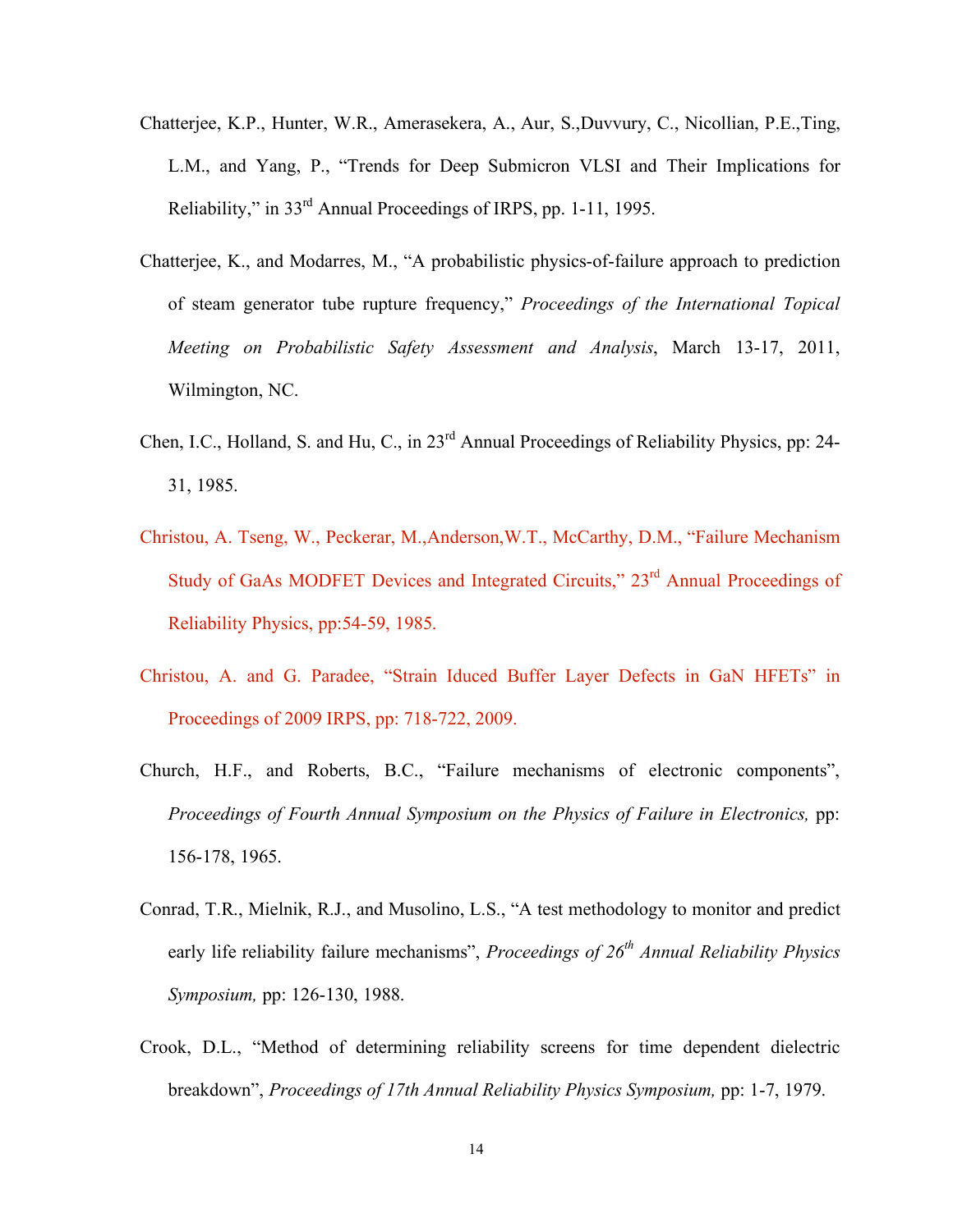- Cushing, M.J., Mortin, D.E., Stadterman, T.J., and Malhotra, A., "Comparison of Electronics-Reliability Assessment Approaches", *IEEE Transactions on Reliability*, Vol. 42, Issue 4, December 1993.
- Dasgupta, A., and Pecht, M., "Material failure mechanisms and damage models", *IEEE Transactions on Reliability*, Vol. 40, Issue 5, pp: 531-536, December 1991.
- Davis, H., "Introduction", *Proceedings of the First Annual Symposium on Physics of Failure in Electronics*, September 26-27, pp: 1-3, 1962.
- Denson, W., "The history of reliability prediction", *IEEE Transactions on Reliability*, Vol. 47, Issue 3, pp: 321-328, September 1998.
- Dodson, G.A., and Howard, B.T., "High stress aging to failure of semiconductor devices", *Proceedings of Seventh National Symposium on Reliability and Quality Control*, Philadelphia, PA, January 1961.
- Douglass, M.R., "Lifetime Estimates and Unique Failure Mechanisms of the Digital Micromirror Device (DMD)," in 36<sup>th</sup> Annual IRPS Proceedings, pp: 9-16, 1998.
- Dumas, J.M., Paugam, J., LeMouellic,C., and Boulaire, J.Y., "Long Term Degradation of GaAs Power MESFETs Induced By Surface Effects," 21<sup>st</sup> Annual Proceedings of Reliability Physics, pp: 226-229, 1983.
- Earles, D.R., and Eddins, M.F., "Reliability physics (the physics of failure)", *Proceedings of First Annual Symposium on the Physics of Failure in Electronics*, pp: 179-193, September 26-27, 1962.
- Ebel, G.H., "Reliability physics in electronics: a historical view", *IEEE Transactions on Reliability*, Vol. 47, Issue 3, September 1998.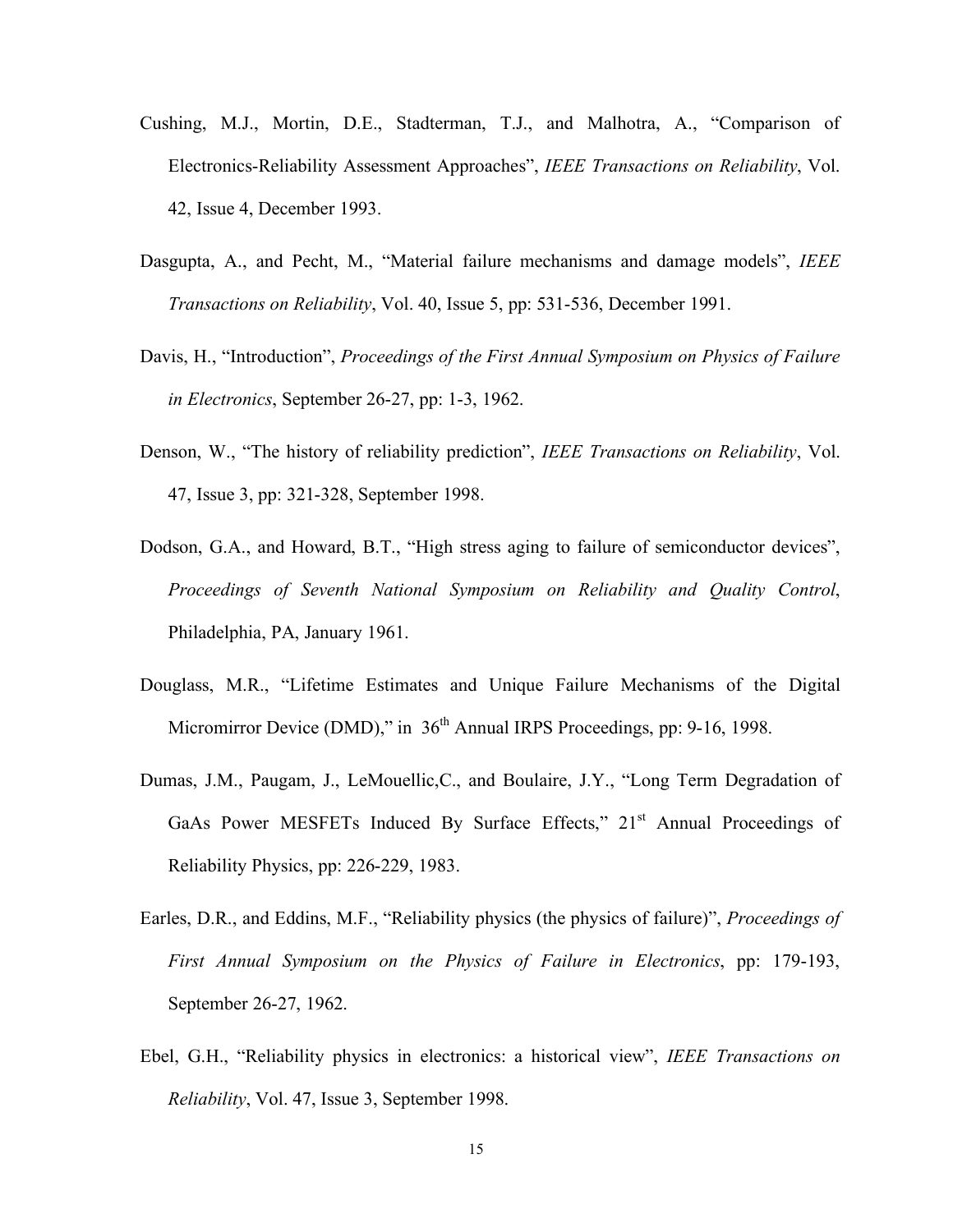- Engel, P.A., "Failure models for mechanical wear modes and mechanisms", *IEEE Transactions on Reliability*, Vol. 42, Issue 2, June 1993.
- Epstein, B., "Statistical Aspects of Fracture Problems", *Journal of Applied Physics*, Vol. 19, February 1948.
- Frankel, H., and Kinsolving, W., "Reliability testing for hostile environments", *Proceedings of Eighth Annual Reliability Physics Symposium,* pp: 219, 1970.
- Fischer, A. H., etal, "Experimental Data and Statistical Models for Bimodal EM Failures", in 38<sup>th</sup> Annual Proceedings of IRPS, pp: 359-363, 2000.
- Gill, W., and Workman, W., "Reliability screening procedures for integrated circuits", *Proceedings of First Annual Symposium on the Physics of Failure in Electronics,* pp: 101-140, 1966.
- Haggag, McMahon, Hess, Cheng, Lee, and Lyding, "A Probabilistic-Physics-of-Failure/Short-Time-Test Approach to Reliability Assurance for High-Performance Chips: Models for Deep-Submicron Transistors and Optical Interconnects", *Proceedings of IEEE Integrated Reliability Workshop*, pp: 179-182, October 23-26, 2000.
- Hall, P.L., and Strutt, J.E., "Probabilistic physics-of-failure models for component reliabilities using Monte Carlo simulation and Weibull analysis: a parametric study", *Reliability Engineering & System Safety*, Vol. 80, Issue 3, pp: 233-242, June 2003.
- Hieber, H., and Pape, K., "Lifetime of bonded contacts on thin film metallization", *Proceedings of 22nd Annual Reliability Physics Symposium,* pp: 128-133, 1984.
- Hollingshead, C.O., "A system oriented components selection optimization technique", *Proceedings of Eighth Annual Reliability Physics Symposium,* pp: 220-225, 1970.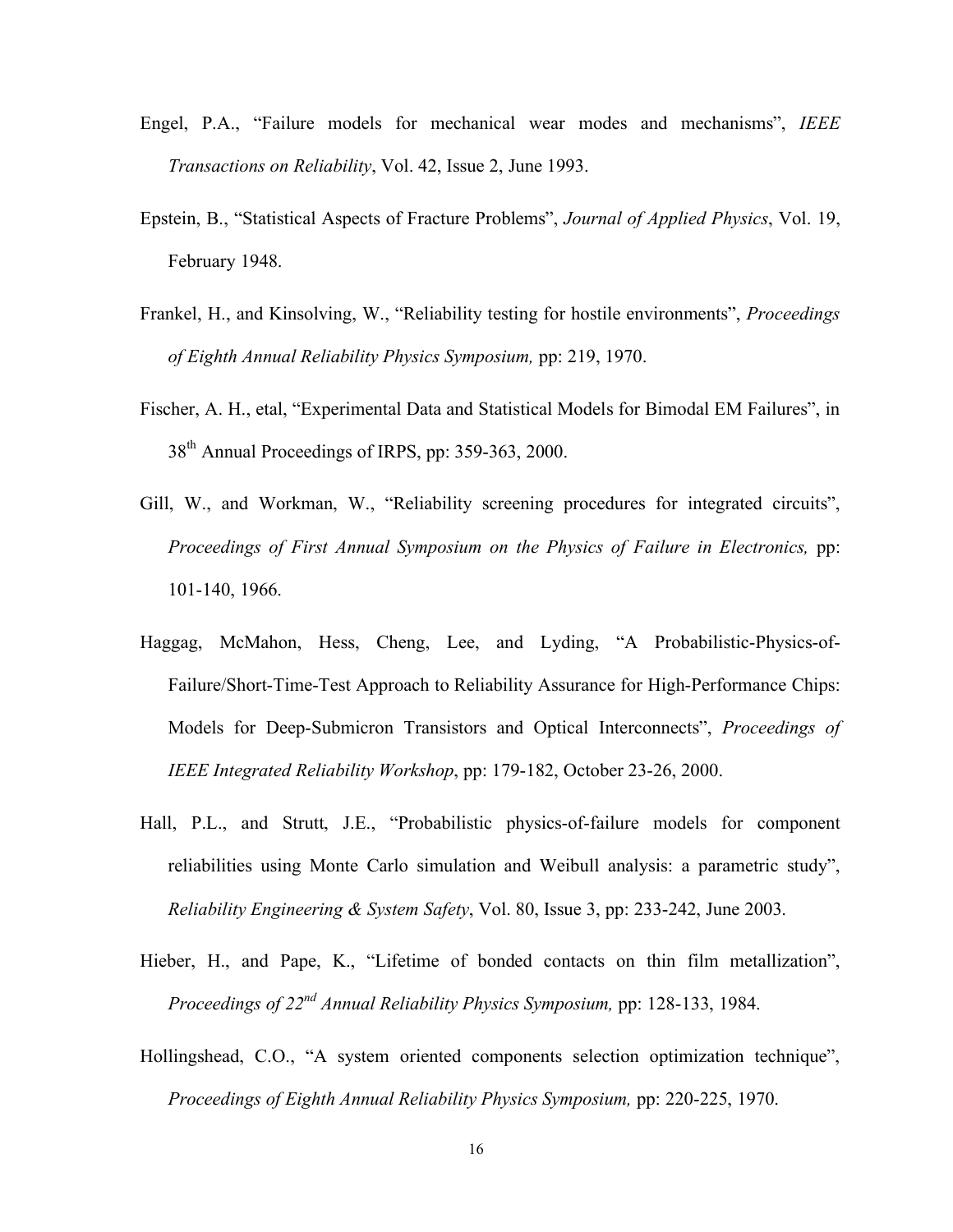- Ingram, G.E., "Prediction of Device Reliability by Mechanisms-of-Failure Principles", *Proceedings of Third Annual Symposium on the Physics of Failure in Electronics*, pp: 200-209, 1964.
- Keen, R.S., Loewenstern, L.R., Schnable, G.L., "Mechanisms of Contact Failure in Semiconductor Devices", *Proceedings of IEEE Sixth Annual Reliability Physics Symposium,* pp: 216-233, 1967.
- Levinson, D.W., and Pohl, R.G., "Failure physics: an essential discipline for reliability engineering", *Proceedings of First Annual Symposium on the Physics of Failure in Electronics*, pp: 108-122, September 26-27, 1962.
- Lloyd, J.R., "Electromigration Induced Extrusions in Multilayer Technologies", in 21<sup>st</sup> Annual Proceedings of Reliability Physics, : pp 208-211, 1983.
- Matik, Z., and Sruk, V., "The Physics-of-Failure Approach in Reliability Engineering", *Proceedings of IEEE International Conference on Information Technology Interfaces*, pp: 745-750, June 23-26, 2008.
- MvKee et al, "Cosmic Ray Neutron Induced Upsets as a Major Contributor to the Soft Error Rate of Current and Future Generation DRAMs," in 34<sup>th</sup> Annual Proceedings of IRPS, pp: 1-11, 1998.
- Mclinn, J., "A short history of reliability", *The Journal of the Reliability Information Analysis Center*, January 2011.
- Macpherson, A.C., Day, H.M., Weisenberger, W.H., Christou, A., "13<sup>th</sup> Annual Proceedings, *Reliability Physics",* pp:113-120, 1975.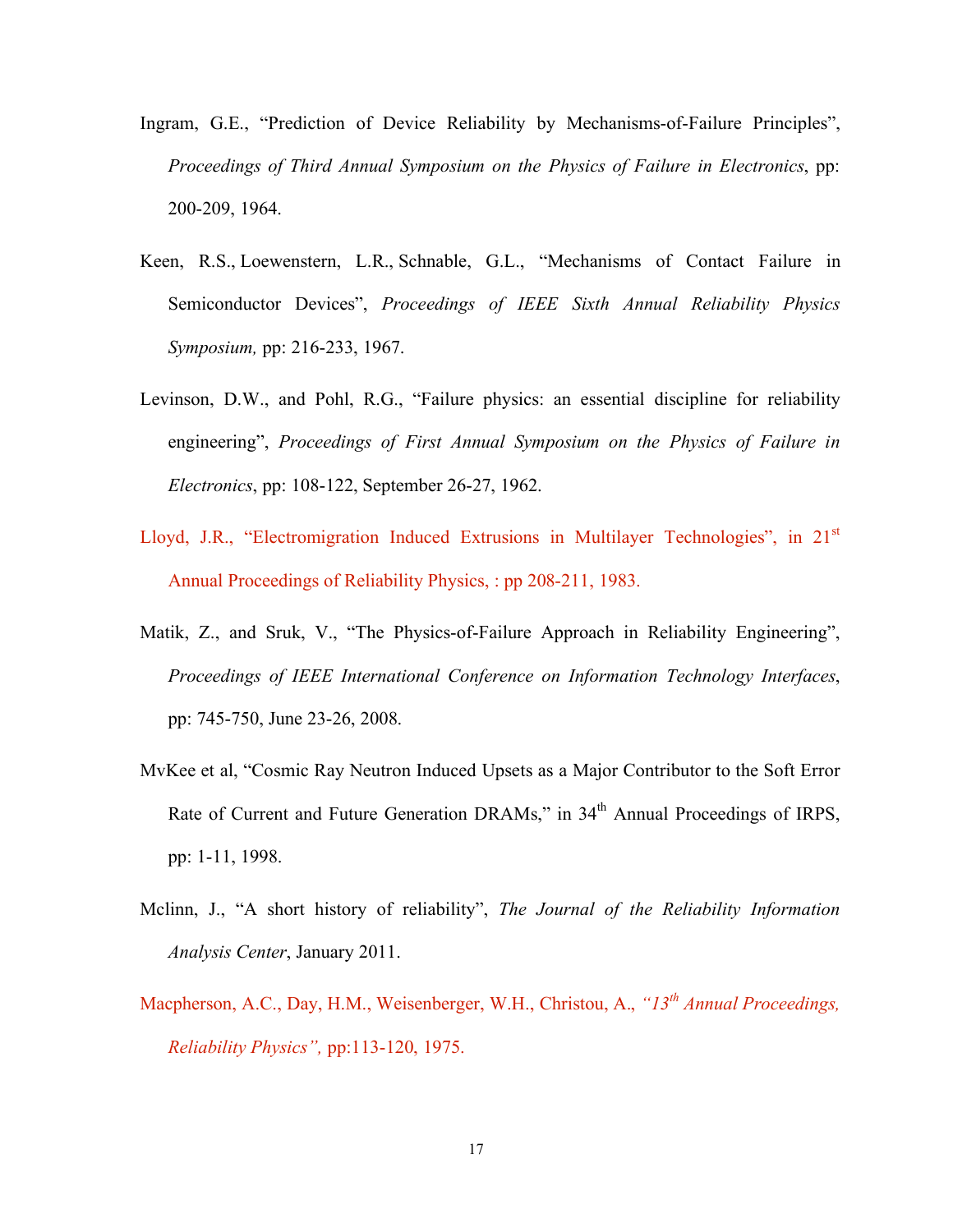- Miner, M.A., "Cumulative Damage in Fatigue", *Journal of Applied Mechanics*, Vol. 12, No. 3, pp: A- l59- l64, September, 1945.
- Modarres, M., "*What every engineer should know about reliability and risk analysis*", Marcel Dekker, New York, 1993.
- Modarres, M., Kaminskiy, M., and Krivtsov, V., "*Reliability engineering and risk analysis: A practical guide*", Marcel Dekker, New York, 1999.
- Naresky, J.J., "Foreword", *Proceedings of First Annual Symposium on the Physics of Failure in Electronics,* September 26-27, 1962.
- Partridge, J., Hall, E.C., and Hanley, L.D., "The application of failure analysis in procuring and screening of integrated circuits", *Proceedings of Fourth Annual Symposium on the Physics of Failure in Electronics,* pp: 96-139, 1965.
- Payne, D.A., "Concerning the physics of failure of Barium Titanate capacitors", *Proceedings of IEEE Sixth Annual Symposium on Reliability Physics,* pp: 257-264, 1967.
- Pecht, M., Dasgupta, A., Barker, D., Leonard, C.T., "The reliability physics approach to failure prediction modeling", *Quality and Reliability Engineering International*, Vol. 6, Issue 4, pp: 267-273, September/October 1990.
- Potter, C.N., and Sawyer, D.E., "Optical scanning technique for semiconductor device screening and identification of surface and junction phenomena", *Proceedings of Fifth Annual Symposium on the Physics of Failure in Electronics,* pp: 37-50, 1966.
- Ryerson, C.M., "Project control to provide for the physics of failure in electronics", *Proceedings of First Annual Symposium on the Physics of Failure in Electronics*, pp: 68- 72, September 26-27, 1962.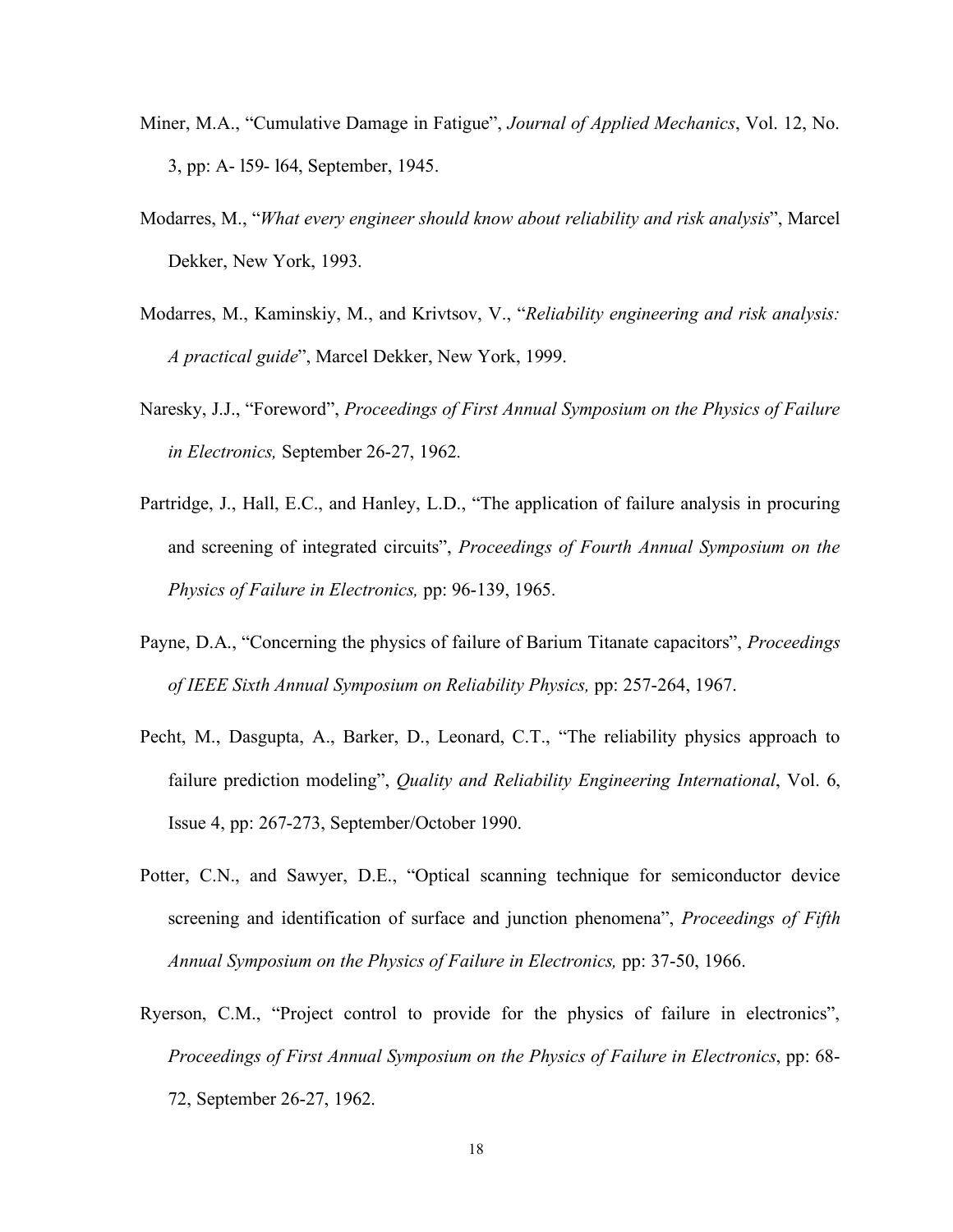- Ryerson, C.M., "Mathematical Modeling For Predicting Failure Rates Of Component Part", *Proceedings of IEEE Sixth Annual Reliability Physics Symposium*, pp: 10-15, 1967.
- Salemi, S., Yang, L., Dai, J., Qin, J., and Bernstein, J.B., "*Physics-of-Failure based handbook of microelectronic systems*", Reliability Information Analysis Center, Utica, NY, 2008.
- Schenck, J.F., "Progressive failure mechanisms of a commercial silicon diode", *Proceedings of Fifth Annual Symposium on the Physics of Failure in Electronics,* pp: 18-35, 1966.
- Schwuttke, G.H., "Yield problems in LSI technology", *Proceedings of Eighth Annual Reliability Physics Symposium,* pp: 274-280, 1970.
- Shiomi, H., "Cumulative degradation model and its application to component life estimation", *Proceedings of Fourth Annual Symposium on the Physics of Failure in Electronics*, pp: 74-94, 1965.
- Stathis, J.H., LaRosa, G., and A. Chou, "Broad Energy Distribution of NBTI induced Interface States in p MOSFETs with Ultra-Thin Nitrided Oxide," in42nd Annual Proceedings of IRPS, PP: 1-10, 2004.
- Tamburrino, A.L., "Analysis of requirements in reliability physics", *Proceedings of First Annual Symposium on the Physics of Failure in Electronics*, pp: 189-207, September, 1963.
- Thomas, R.E., "Some unifying concepts in reliability physics, mathematical models, and statistics", *Proceedings of Fifth Annual Symposium on the Physics of Failure in Electronics,* pp: 1-17, 1966.